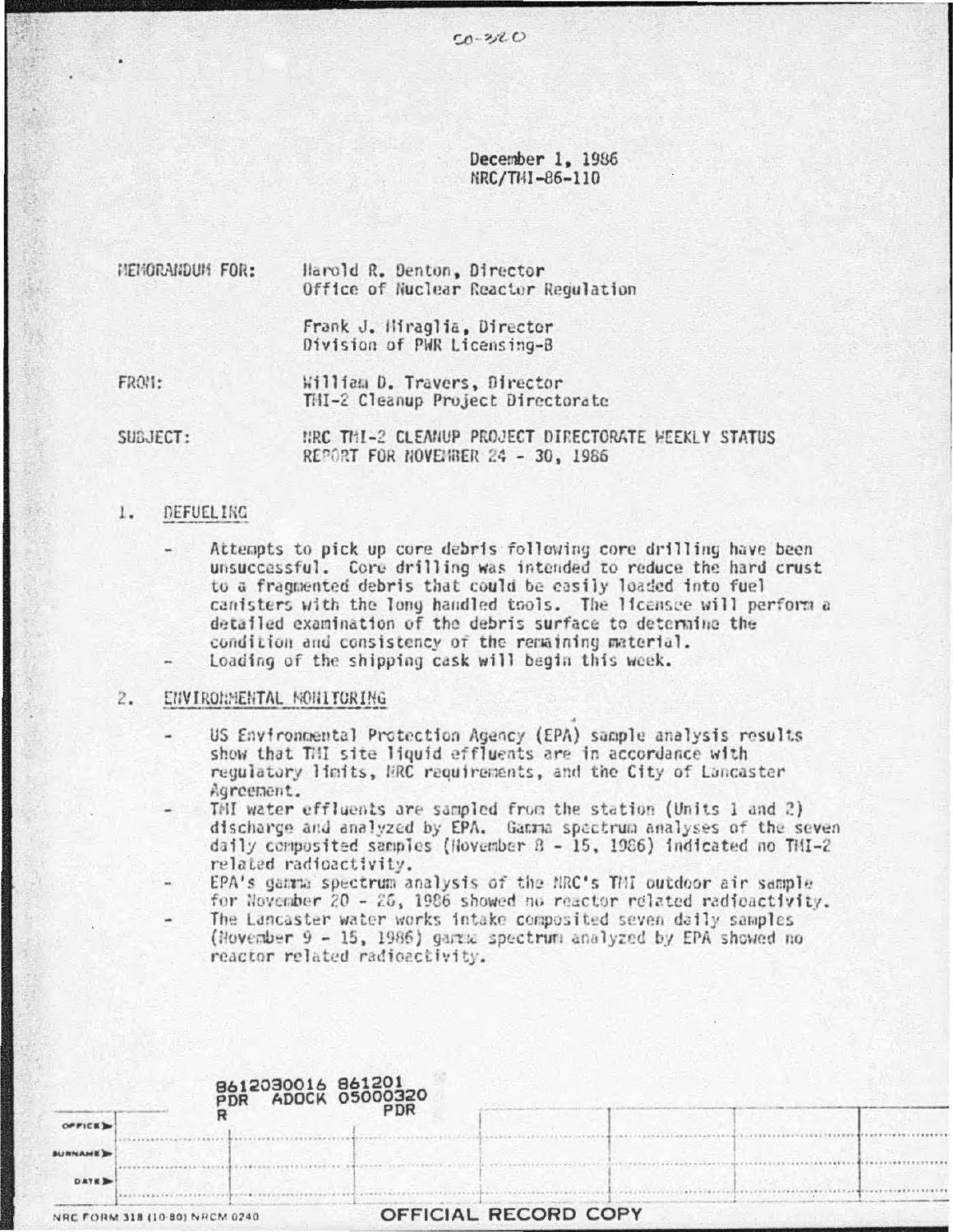Harold R. Danton Frank J. Miraglia

## $3.$ AUXILIARY AND FUEL HANDLING BUILDING ACTIVITIES

- Reclamation of Defucling Hater Cleanup System (DWCS) filters continues.
- Fuel handling building ventilation system modifications are almost complete. Testing will begin next week.
- Pre-operational tests of the DNCS and Sediment Transfer systems are in progress.
- Fuel canister preparation for shipment is in prograss.
- Installation of an ultraviolet light/hydrogen peroxide device for water treatment has begun.

#### 4. HRC EVALUATIONS IN PROGRESS

- Technical Specification Change Request numbers 49, 51, 52, and 54.
- Recovery Operations Plan Change numbers 31 and 33. ..
- Solid Haste Facility Technical Evaluation Report. ٠
- Heavy Load Safety Evaluation Report, Revision 3. u
- Disposal of Processed Water Report. a,
- Safety Evaluation Report for Use of Plasma Arc Cutting Terch.
- Ex-Vessel Defucling Safety Analysis.

### $5.$ HEETING

The next meeting of the Advisory Panel for the Decontamination of Three Hile Island Unit 2 will be held on Dacembar 10, 1986 at the Holiday Inn, Center City, Harrisburg, PA.

Persons desiring to speak before the Advisory Panel are requested to contact Mr. Thomas Smithgall at 717-291-1042, or write him at 2122 Marietta Avenua, Lancaster, PA 17603.

# original signed by John Thomas for:

William D. Travers *<u><del>Director</del></u>* THI-2 Cleanup Project Directorate

|                                |  |                      | $\bullet$ DATE) |  |
|--------------------------------|--|----------------------|-----------------|--|
| NRC FORM 318 (10 80) NRCM 0240 |  | OFFICIAL RECORD COPY |                 |  |

2